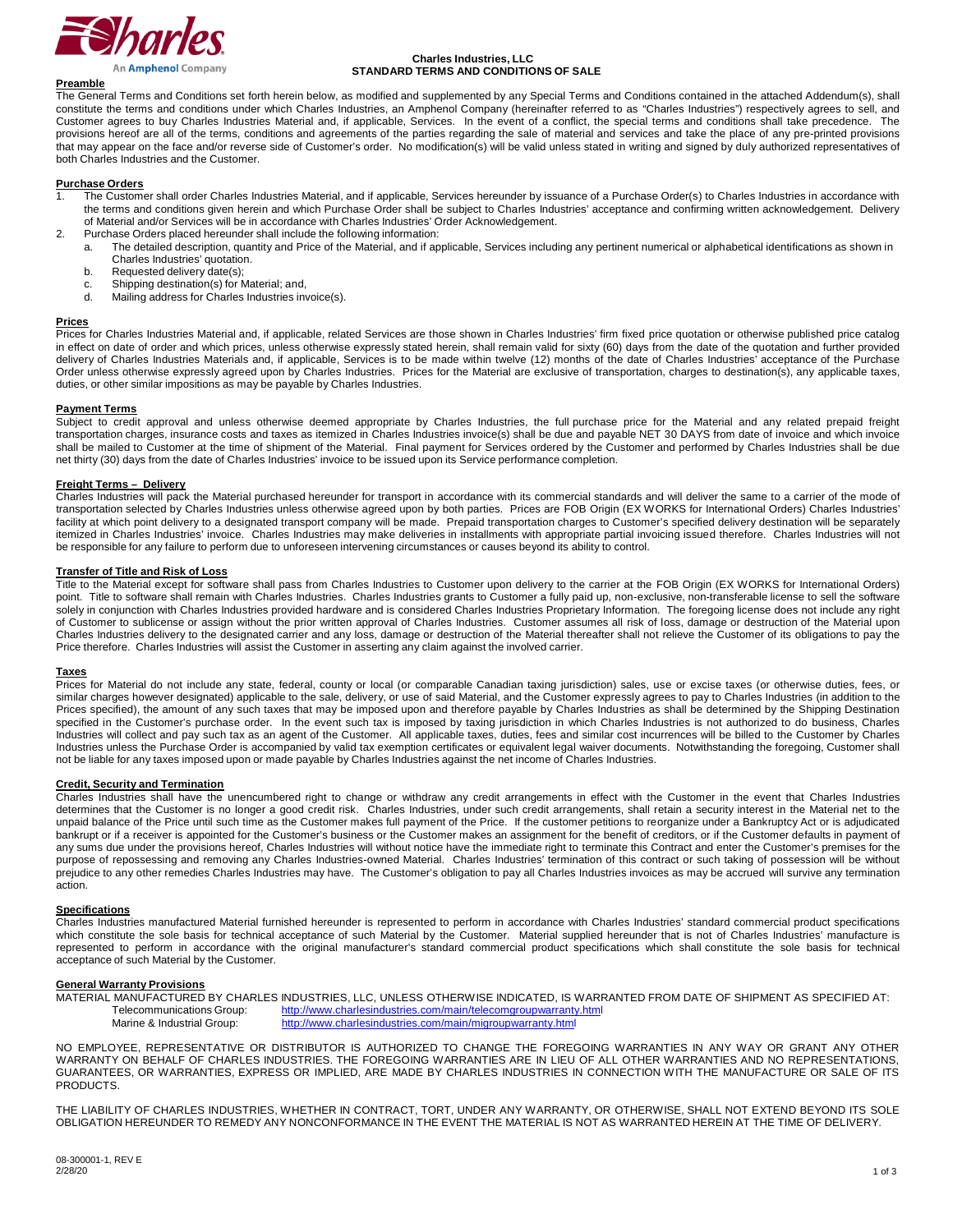Subject to the limitations stated herein, Material manufactured by Charles Industries (exclusive of Software originated and supplied by Charles Industries) is warranted to be free of defects in workmanship and material at the time of delivery to the Customer. Software furnished in conjunction with Material is warranted to substantially conform to Charles Industries' standard specifications for one (1) year from the date of delivery to Customer. Charles Industries agrees to, at its option, repair, correct or replace at its designated Warranty Repair Center, any Material found by Charles Industries to be defective so as to make the Material conform to this warranty or take back the Material and refund the Price thereof, less a reasonable adjustment for the Customer's beneficial use of the Material. Charles Industries shall not be liable for the cost of removal or installation and/or shall not be responsible for any direct, indirect, special or consequential damages of any nature provided:

- a. Notice of the claimed defect or unsuitability is given in writing within twelve (12) months after delivery of the Material or Software or within such longer or shorter warranty term as designated for Material listed in the attachment (attachments) hereto; and,
- b. The defective Material is returned to Charles Industries' designated Warranty Repair Center, transportation prepaid and risk of loss borne by Customer, in accordance with Charles Industries' instructions which shall be promptly given; and,
- c. An inspection of the returned Material by Charles Industries at its Warranty Repair Center indicates the defect was not caused by abuse or improper use, maintenance, repair, installation or alteration by other than Charles Industries or its authorized Service Center; and,
- d. The Material has not been connected directly or indirectly to an apparatus not registered to the extent required or which otherwise is not in compliance with the FCC Rules and Regulations. Any Material including Software supplied by but not of Charles Industries' manufacture or origination shall be subject only to the warranty of the manufacturer or supplier thereof which shall be conveyed to the Customer.

Charles Industries warrants that its installation Services shall be performed in a good and workmanlike manner and that any related installation material supplied by Charles Industries shall be free from defects in workmanship. If the Services shall be found defective within one (1) year from the date on completion of said Services, Charles Industries shall fulfill this warranty through repair or replacement of any installation materials and/or correction of installation errors provided written notice of the claimed defect is given to Charles Industries promptly upon discovery and in any event, within the services warranty period. Equipment Repair Services provided the Customer by Charles Industries outside the scope of the above specific warranties are warranted by Charles industries for a period of ninety (90) days against defect in workmanship or material under and subject to all of the applicable terms, limitations and conditions given herein. THERE IS NO WARRANTY OF MERCHANTABILITY. THERE ARE NO WARRANTIES WHICH EXTEND BEYOND THE PROVISIONS STATED HEREIN. THERE ARE NO WARRANTIES EITHER EXPRESSED OR IMPLIED OR ANY AFFIRMATION OF FACT OR REPRESENTATION EXCEPT AS SET FORTH HEREIN. The foregoing shall constitute Customer's sole right and remedy under the terms and conditions given herein with respect to defective Material and Services.

# **Returns**

Return authorization must be obtained from Charles Industries prior to return of any items, including In-Warranty and Out-of-Warranty. Customer's rights to repair or replacement are governed by warranty. Issuance of credit for returned items shall be made at Charles' discretion upon buyer's request and are subject to a restocking fee. Under no circumstances will credit be allowed for unauthorized return of any products.

## **Excusable Delay**

Charles Industries will not be liable for delays in performance or a failure to perform hereunder due to unforeseen interruptive circumstances or causes beyond its control including, but not limited to, inability to obtain material, labor or manufacturing facilities, acts of God, acts of any government, wars, riots, fires, floods, accidents, strikes, freight embargoes, or delays on the part of Charles Industries' suppliers for said reasons. In the event of such delays the schedules shall be extended for such additional period of time as is determined to be equitable by the parties.

## **Substitutions and Modifications**

Charles Industries reserves the right, at any time before delivery, to modify, replace or substitute items of Material of its manufacture, or Material procured from its suppliers, and relevant general software to be supplied, provided that such modification replacement or substitution does not adversely affect the operational requirements or performances or maintenance of the particular Material and Software to be delivered and will not result in additional charges to Customer.

## **License and Permits**

Any licenses or permits required in any State, Municipality, or Province to operate the Material, Firmware or Software furnished by Charles Industries shall be the responsibility of the Customer.

## **Information Exchanges**

Should private information of either the Customer or Charles Industries be required by the other in performance of this Contract, the party receiving such private information (Recipient hereafter) agrees to maintain same in confidence and to take precautions reasonably necessary to protect same from third parties and any purpose inconsistent with the Contract. Precautions taken shall be deemed reasonable if at least equivalent to Recipients precautions with respect to its own private information. Private information shall mean technical or business information or data conveyed in written, graphic, or other permanent tangible form identified as being private or, in the case or oral conveyance, any such information promptly reduced to a tangible form.

- The foregoing confidentiality restrictions, however, shall not extend to any part of the private information which:
	- 1. was already known to the recipient at the time of disclosure hereunder as can be confirmed by written documentation;
	- 2. was known or was generally available to the public at the time of disclosure hereunder;<br>3. becomes known or generally available to the public (other than by act of Recipient subs
	- 3. becomes known or generally available to the public (other than by act of Recipient subsequent to its disclosure hereunder);<br>4. is disclosed or made available in writing to Recipient by a third party having an apparent b
	-
	- 4. is disclosed or made available in writing to Recipient by a third party having an apparent bona fide right to do so;<br>5. is independently developed by Recipient without the use of the private information as can be establ 5. is independently developed by Recipient without the use of the private information as can be established by written documentation; or<br>6. is required by law to be released
	- is required by law to be released.

Charles Industries' firm fixed price quotation(s) supplied in conjunction with the Charles Industries General Terms and Conditions of Sales shall be considered private information.

# **Assignment**

In the absence or prior written consent of Charles Industries, Customer shall not assign any Purchase Order subject to the terms and conditions hereof or any of its rights and obligations hereunder. Charles Industries may assign any Purchase Order(s) and its rights and obligations hereunder (or may delegate the performance of its obligations) to any Charles Industries Company or to any other affiliated organization which in all respects is, and shall be bound by such obligations. Subject to the foregoing, the Purchase Order and the Terms and Conditions hereof shall inure to the benefit of and be binding upon the heirs, successors, administrators, executors and assigns of the parties.

## **Patent Indemnity**

Charles Industries agrees that it will defend, at its own expense, all suits against Customer for infringement of any U.S. or Canadian patent, or patents covering, or alleged to cover, Charles Industries designed and manufactured Material in the form furnished by Charles Industries, and Charles Industries agrees that it will pay all sums which, by final judgement or decree in any such suits, may be assessed against Customer on account of such infringement, provided that Charles Industries shall be given (i) immediate written notice of any claims of any such infringement and of any suits brought or threatened against Customer and (ii) authority to assume the sole defense thereof through its own counsel and to compromise or settle any suits so far as this may be without prejudice to the right of the Customer to continue the use, as contemplated, of the Material furnished or to be furnished. If in any such suit so defended the Material is held to constitute an infringement and its use is enjoined, or if in the light of any claim of infringement Charles Industries deems is advisable to do so. Charles Industries may procure the right to continue to use of the same for the Customer, or replace the same with non-infringing Material, modify same so as to be non-infringing, or accept the return of Material and refund the Contract Price thereof to Customer less an amount for wear and tear. Any indirect, special, remote and consequential damages which may occur as a result of any such infringement, or claim of infringement, as expressly negated and the complete liability of Charles Industries is limited to its agreements herein contained. Customer agrees that the foregoing indemnification shall not apply, and moreover shall be extended to Charles Industries, under circumstances where the infringement claim is based on a requirement or usage peculiar to the Customer or is inconsistent with Charles Industries' standard published documentation governing the proper application and use of the Material designed and manufactured by Charles Industries and supplied in fulfillment of Customer's order. In no event shall Charles Industries' total liability under this provision exceed the Purchase Price paid by Customer for the Material.

## **Governing Law**

The terms and conditions hereof, in their formation, construction and interpretation shall be governed by the laws of the State of Illinois. In the event any of these provisions hereof become subject to revision or nullification by ruling of an appropriate Court of jurisdiction, the remaining terms and conditions contained herein shall continue in full force and effect.